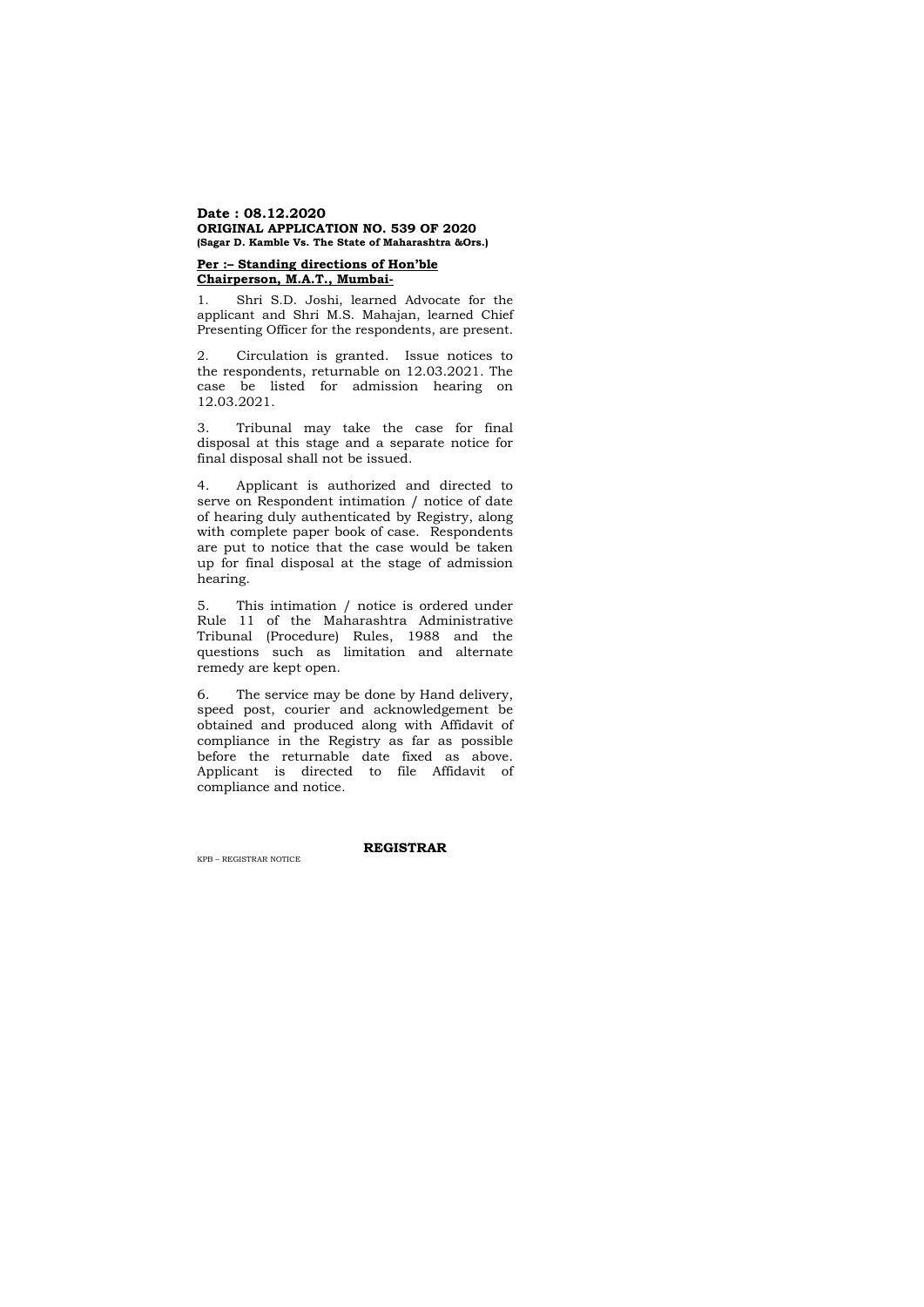#### **Date : 08.12.2020 ORIGINAL APPLICATION NO. 532 OF 2020 (Hemant J. Kinhikar Vs. The State of Maharashtra &Ors.)**

# **Per :– Standing directions of Hon'ble Chairperson, M.A.T., Mumbai-**

1. Shri A.S. Deshmukh, learned Advocate for the applicant and Smt. Priya R. Bharaswadkar, learned Presenting Officer for the respondents, are present.

2. Circulation is granted. Issue notices to the respondents, returnable on 12.03.2021. The case be listed for admission hearing on 12.03.2021.

3. Tribunal may take the case for final disposal at this stage and a separate notice for final disposal shall not be issued.

4. Applicant is authorized and directed to serve on Respondent intimation / notice of date of hearing duly authenticated by Registry, along with complete paper book of case. Respondents are put to notice that the case would be taken up for final disposal at the stage of admission hearing.

5. This intimation / notice is ordered under Rule 11 of the Maharashtra Administrative Tribunal (Procedure) Rules, 1988 and the questions such as limitation and alternate remedy are kept open.

6. The service may be done by Hand delivery, speed post, courier and acknowledgement be obtained and produced along with Affidavit of compliance in the Registry as far as possible before the returnable date fixed as above. Applicant is directed to file Affidavit of compliance and notice.

#### **REGISTRAR**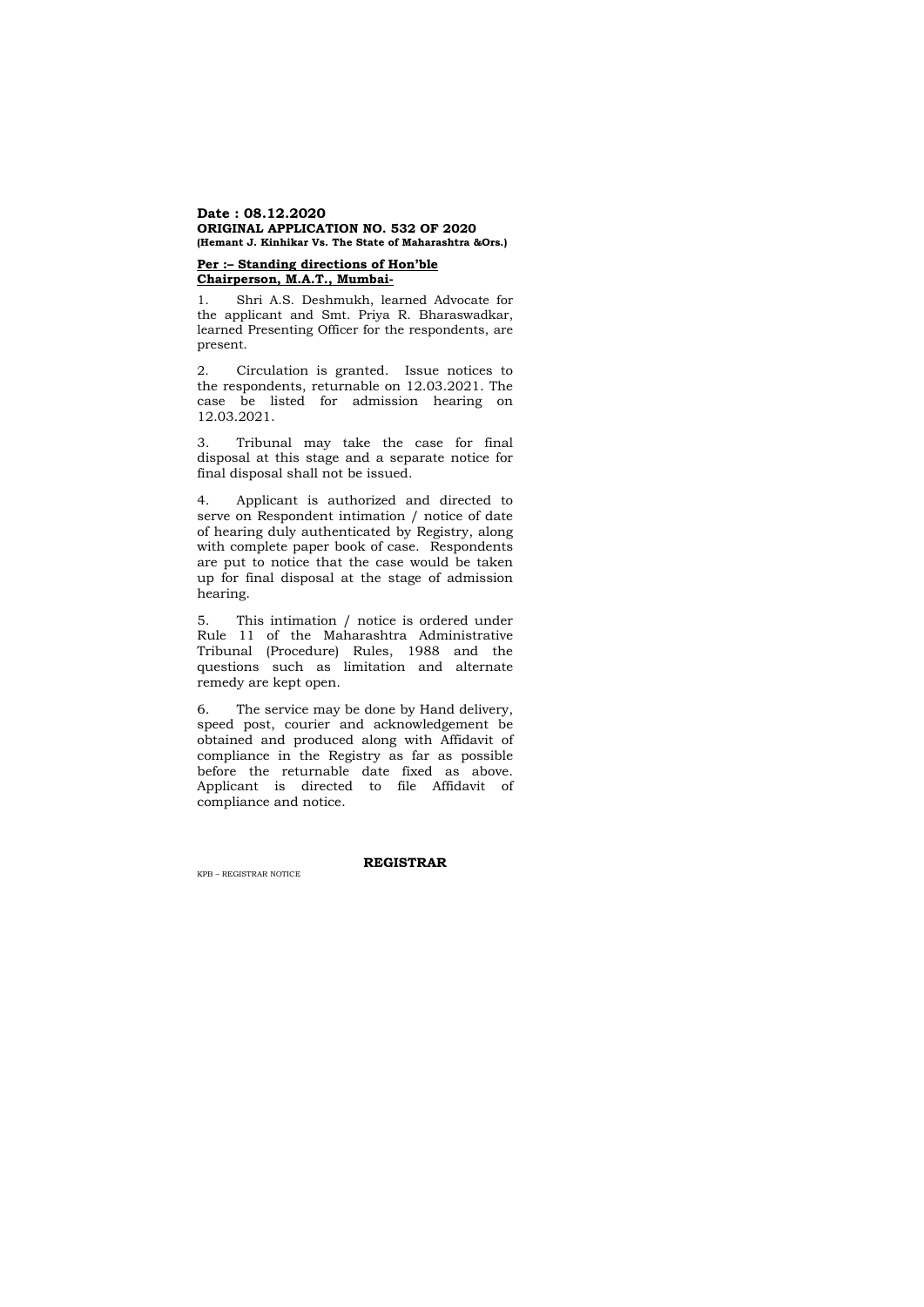**Date : 08.12.2020**

# **O.A.NO.540/2020 (Shaikh Akbar Shaikh Rasul V/s State of Maharashtra & Ors.)**

## **Per :– Standing directions of Hon'ble Chairperson, M.A.T., Mumbai**

1. Miss. Preeti R. Wankhade, ld. Advocate for the applicant and Shri V.R. Bhumkar, ld. P.O. for respondents, are present.

2. Circulation is granted. Issue notices to the respondents, returnable on 12.03.2021. The case be listed for admission hearing on 12.03.2021.

3. Tribunal may take the case for final disposal at this stage and a separate notice for final disposal shall not be issued.

4. Applicant is authorized and directed to serve on Respondent intimation / notice of date of hearing duly authenticated by Registry, along with complete paper book of case. Respondents are put to notice that the case would be taken up for final disposal at the stage of admission hearing.

5. This intimation / notice is ordered under Rule 11 of the Maharashtra Administrative Tribunal (Procedure) Rules, 1988 and the questions such as limitation and alternate remedy are kept open.

6. The service may be done by Hand delivery, speed post, courier and acknowledgement be obtained and produced along with Affidavit of compliance in the Registry as far as possible before the returnable date fixed as above. Applicant is directed to file Affidavit of compliance and notice.

#### **REGISTRAR**